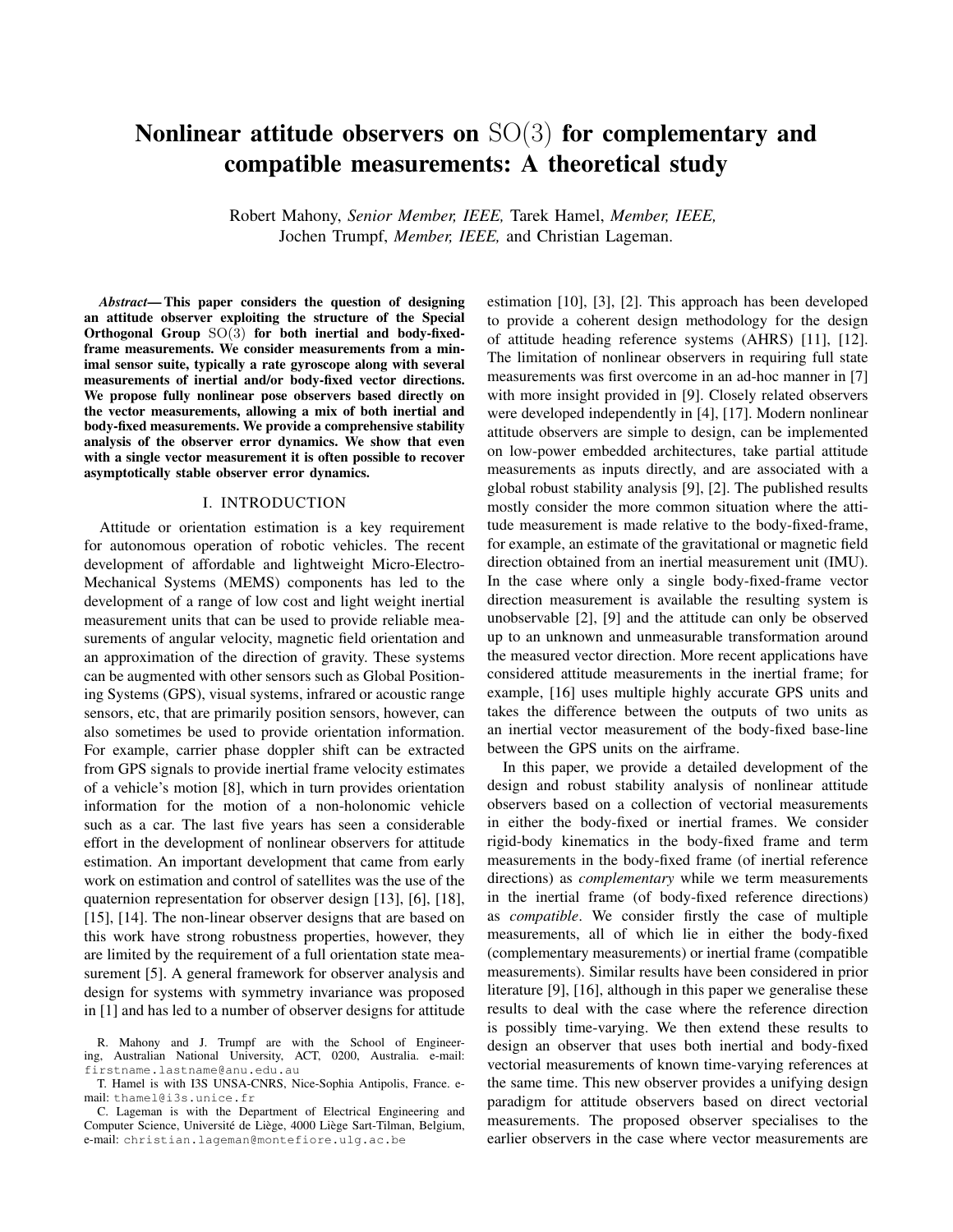only available in a single frame of reference and inherits the earlier stability results in such a case. We prove stability of the new observer in the case where there are measurements in both the body-fixed and inertial frames. Finally, we consider the case of single vectorial measurements in more detail. This is the only case where the rigid-body attitude kinematics may be unobservable: each vectorial measurement provides two degrees of measurement and thus two or more non-collinear vector measurements provide four degrees of measurement over a state-space of dimension three  $(SO(3))$ . In the case where a single measurement is made in the body-fixed-frame *of a constant reference direction in the inertial frame*, the system is indeed unobservable, as was shown implicitly in Mahony *et al.* [9]. In this paper we prove the somewhat surprising result that if the measurement is made in the inertial frame of a constant direction in the body-fixed frame, and if the system itself is persistently exciting, then the observer is asymptotically stable, and consequently the system is observable. Finally, we consider the single vectorial measurement case considered in [9], however, we add the assumption that the inertial reference direction is itself *timevarying with persistently exciting motion*. We show that the persistence of excitation is sufficient to overcome the loss of observability seen in [9, Cor. 5.2] and prove asymptotic convergence of the observer. Thus, the only case where the proposed unified observer is not asymptotically stable is where a single vectorial measurement is made in the bodyfixed-frame of a *stationary* reference direction in the inertial frame.

The body of the paper consists of three sections followed by a conclusion. Section II provides some initial definitions and notation as well as recapping the previously considered results. Section III provides the formulation of the observer combining body-fixed and inertial measurements. Section IV provides a detailed analysis of the case where only a single measurement is available and Section VI provides a short conclusion.

### II. PRELIMINARY MATERIAL

## *A. Notation and mathematical identities*

The Special Orthogonal Group is denoted  $SO(3)$ . The associated Lie-algebra is the set of anti-symmetric matrices

$$
\mathfrak{so}(3) = \{ A \in \mathbb{R}^{3 \times 3} \mid A = -A^\top \}.
$$

For any two matrices  $A, B \in \mathbb{R}^{n \times n}$  the Lie-bracket is  $[A, B] = AB - BA$ . Let  $\Omega = (\Omega_1, \Omega_2, \Omega_3)^T \in \mathbb{R}^3$  and define

$$
\Omega_{\times} = \left( \begin{array}{ccc} 0 & -\Omega_3 & \Omega_2 \\ \Omega_3 & 0 & -\Omega_1 \\ -\Omega_2 & \Omega_1 & 0 \end{array} \right).
$$

For any  $v \in \mathbb{R}^3$  then  $\Omega_{\times} v = \Omega \times v$  is the vector cross product. The operator vex :  $\mathfrak{so}(3) \to \mathbb{R}^3$  denotes the inverse of the  $(.)_{\times}$  operator:

$$
\text{vex}(\Omega_{\times}) = \Omega, \qquad \qquad \Omega \in \mathbb{R}^3, \n\text{vex}(A)_{\times} = A, \qquad \qquad A \in \mathfrak{so}(3).
$$

For any two matrices  $A, B \in \mathbb{R}^{n \times n}$  the Euclidean matrix inner product and Frobenius norm are defined as

$$
\langle \langle A, B \rangle \rangle = \text{tr}(A^{\top}B)
$$
 and  $||A|| = \sqrt{\langle \langle A, A \rangle \rangle}.$ 

The following identities are used throughout the paper:

$$
(Rv)_{\times} = Rv_{\times}R^{\top}, \qquad v_{\times}w = -w_{\times}v,
$$
  
\n
$$
v_{\times}w_{\times} = wv^{\top} - (v^{\top}w) \cdot I_3, \quad (v_{\times})^{\top}v_{\times} = I_3 - vv^{\top},
$$
  
\n
$$
(v \times w)_{\times} = [v_{\times}, w_{\times}] = wv^{\top} - vw^{\top},
$$
  
\n
$$
v^{\top}w = \langle v, w \rangle = \frac{1}{2} \langle \langle v_{\times}, w_{\times} \rangle \rangle,
$$
  
\n
$$
v^{\top}v = |v|^2 = \frac{1}{2} ||v_{\times}||^2,
$$

where  $v, w \in \mathbb{R}^3$  and  $R \in SO(3)$ . The following notation for frames of reference is used

- $\{A\}$  denotes an inertial (fixed) frame of reference.
- ${B}$  denotes a body-fixed frame of reference.
- $\{E\}$  denotes the estimator frame of reference.

Let  $\mathbb{P}_a, \mathbb{P}_s$  denote, respectively, the anti-symmetric and symmetric projection operators in square matrix space

$$
\mathbb{P}_a(H) = \frac{1}{2}(H - H^{\top}), \qquad \mathbb{P}_s(H) = \frac{1}{2}(H + H^{\top}).
$$

We use two different errors between a true orientation  $R$  and an estimate R on  $SO(3)$ 

$$
\bar{R} = \hat{R}R^{\top}, \qquad \qquad \tilde{R} = \hat{R}^{\top}R. \tag{1}
$$

## *B. Complementary observer*

The system considered is the kinematics of the orientation matrix

$$
\dot{R} = R\Omega_{\times},\tag{2}
$$

where the angular velocity  $\Omega$  is assumed known, e.g. from onboard gyrometer systems. Let  $S_{\{B\}}^2$  denote the unit sphere in the body-fixed-frame  ${B}$ . Consider multiple measurements  $a_i \in S^2_{\{B\}}$  associated with several  $(n \ge 1)$  reference directions  $a_{0i} \in S^2_{\{A\}}, i = 1, 2, \dots n$  expressed as vectors on the unit sphere in the inertial frame  $\{A\}$ . Let  $\hat{a}_i$  be the estimates

$$
\hat{a}_i = \hat{R}^\top a_{0i}.
$$

An example of such a measurement is the earth's magnetic field measured by magnetometers with known orientation with respect to the body-fixed frame  ${B}$ . The orientation of the magnetic field with respect to the inertial frame  $\{A\}$  must be known *a priori*. A second common example is an estimate of the gravitational vector field measured by accelerometers, although this measurement may be corrupted by ego motion of the IMU.

In most applications the known reference directions  $a_{0i} \in$  $S_{\{A\}}^2$  are constant vectors. In this paper, however, we will also consider time-varying vector directions

$$
a_{0i} := a_{0i}(t) \in S^2_{\{A\}}
$$

to provide a more general development. We emphasise that the value of  $a_{0i}(t) \in \{A\}$  must be known *a priori* at all times. The following definition will be useful in the sequel.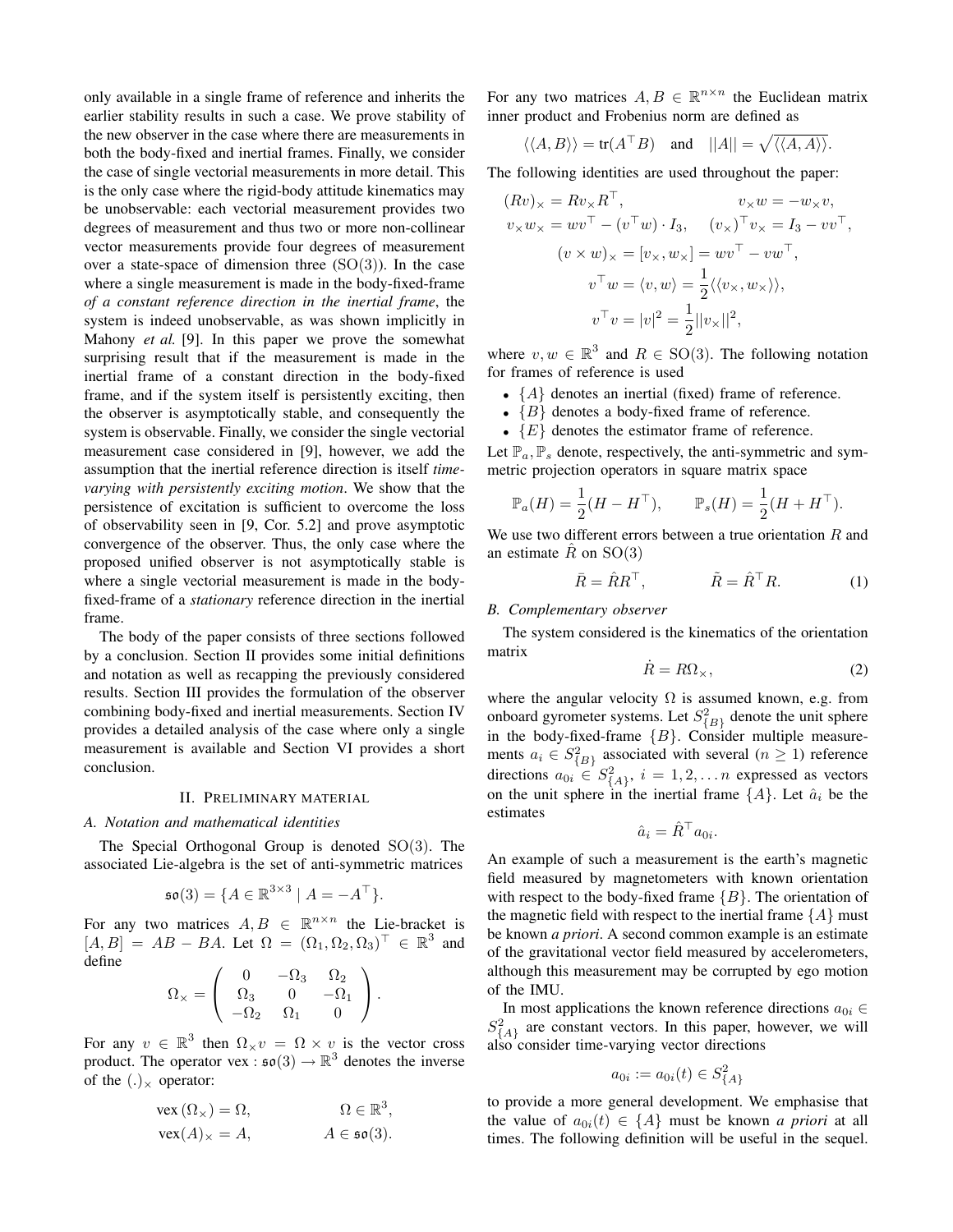*Definition 2.1:* A set of  $n \geq 2$  time-varying vector directions  $v_i(t) \in S^2$ ,  $i = 1, 2, ..., n$  is called *uniformly noncollinear* if there exists a constant  $c > 0$  such that for all times t

$$
\min_{i \neq j} |v_i(t) \times v_j(t)| > c.
$$

This means that at all times at least two of the vector directions form an angle bounded away from zero by a *uniform* positive constant. Note that a set of *constant* vector directions is uniformly non-collinear if and only if it is noncollinear. Note further that  $\{v_{i0}(t)\}\$  uniformly non-collinear implies  $\{v_i(t)\}\$  uniformly non-collinear for any time-varying  $R(t) \in SO(3)$  and  $v_i(t) = R(t)v_{i0}(t)$ . Moreover, in this case the weighted sum of projectors  $Q := \sum_{i=1}^{n} k_i \pi_{v_i}$  $\sum_{i=1}^{n} k_i(I - v_i v_i^{\top})$  is positive definite for any choice of  $k_i > 0$ ,  $i = 1, 2, \ldots, n$  and, in fact, the minimum eigenvalue  $\lambda_{\min}(Q)$  is positive and uniformly bounded away from zero for all times  $t$ .

The complementary observer proposed in [9] is

$$
\dot{\hat{R}} = \hat{R}(\Omega + \alpha)_{\times}; \quad \text{where} \quad \alpha = \sum_{i=1}^{n} k_i (a_i \times \hat{a}_i). \quad (3)
$$

*Proposition 2.2:* Consider the rotation kinematics Eq. 2. Assume that there are two or more  $(n \geq 2)$  vectorial measurements  $a_i \in S^2_{\{B\}}$  available, associated with n uniformly non-collinear directions  $a_{0i}(t) \in S^2_{\{A\}}$ . Consider the complementary observer given by Eq. 3. Let  $R = RR^{\perp}$ denote the observer/plant error as an element on SO(3). Then the equilibrium  $\overline{R} = I_3$  is locally exponentially stable with a basin of attraction including at least all initial conditions such that tr( $I_3 - \bar{R}$ ) < 4.

*Proof:* The proof of this result follows directly from [9, Thm. 5.1]. In [9] the reference directions were assumed to be stationary, however, the proof did not use this assumption and applies directly to the case of uniformly non-collinear time-varying reference signals.

Note that  $0 \leq tr(I_3 - \bar{R}) \leq 4$  for  $\bar{R} \in SO(3)$  and that  $\{R | tr(I_3 - R) = 4\}$  has measure zero in SO(3). Hence Proposition 2.2 is in fact an almost global result.

# *C. Compatible observer*

Unlike the complementary observer, for the compatible observer the measurements are associated with  $n$  body-fixed directions. Consider multiple measurements  $b_i \in S^2_{\{A\}}$  associated with several ( $n \geq 1$ ) possibly time-varying directions  $b_{0i} := b_{0i}(t) \in S^2_{\{B\}}, i = 1, 2, ..., n$ . Let  $\hat{b}_i$  be the estimates

$$
\hat{b}_i = \hat{R}b_{0i}.
$$

Such measurements are less common than those discussed in the previous subsection. An example of such a measurement is the differential vector derived from comparing two inertial position measurements obtained from separate GPS units with a known base-line in the body-fixed frame  ${B}$ [16]. Another manner in which such measurements can be obtained is by inertial fixed sensor systems that transmit measurements to an onboard attitude observer. Again, the angular velocity  $\Omega$  is assumed known.

*Proposition 2.3:* Consider the rotation kinematics Eq. 2. Assume that there are two or more  $(n \geq 2)$  vectorial measurements  $b_i \in S^2_{\{A\}}$  available, associated with n uniformly non-collinear directions  $b_{0i}(t) \in S^2_{\{B\}}$ . Consider the following compatible observer

$$
\dot{\hat{R}} = \hat{R}(\Omega + \hat{R}^{\top}\beta)_{\times}; \quad \text{where} \quad \beta = \sum_{i=1}^{n} k_i (\hat{b}_i \times b_i). \tag{4}
$$

Let  $\overline{R} = \hat{R}R^{\top}$  denote the observer/plant error as an element on SO(3). Then the equilibrium  $\overline{R} = I_3$  is locally exponentially stable with a basin of attraction including at least all initial conditions such that tr( $I_3 - R$ ) < 4.

*Proof:* (See also [16].) Recall the dynamics of the compatible observer given by Eq. 4,

$$
\dot{\hat{R}} = \hat{R}(\Omega + \hat{R}^{\top}\beta)_{\times} = \hat{R}R^{\top}\omega_{\times}R + \beta_{\times}\hat{R}
$$

$$
= \hat{R}R^{\top}\omega_{\times}R\hat{R}^{\top}\hat{R} + \beta_{\times}\hat{R} = (\bar{R}\omega + \beta)_{\times}\hat{R}.\tag{5}
$$

Here  $w = R\Omega$ . Differentiating  $\overline{R} = \hat{R}R^{\top}$  one obtains

$$
\dot{\bar{R}} = (\bar{R}\omega + \beta)_{\times}\bar{R} - \bar{R}\omega_{\times} = \beta_{\times}\bar{R}.
$$

Consider the following candidate Lyapunov function

$$
E = \text{tr}(I_3 - \bar{R}).\tag{6}
$$

Differentiating  $E$  along the solutions of the system, one obtains

$$
\dot{E} = -\text{tr}(\beta_{\times}\bar{R}).
$$

Recalling Eq. 4, the matrix identities listed in Section II-A, and noting that  $\hat{b}_i = \hat{R}b_{0i} = \bar{R}b_i$  for  $i = 1, 2, ..., n$ , one obtains

$$
\beta_{\times} = \sum_{i=1}^{n} k_i (\hat{b}_i \times b_i)_{\times} = \sum_{i=1}^{n} k_i (b_i b_i^{\top} \bar{R}^{\top} - \bar{R} b_i b_i^{\top}). \quad (7)
$$

Therefore, the derivative of  $E$  may be written as

$$
\dot{E} = -\text{tr}\left(\sum_{i=1}^{n} k_i (b_i b_i^\top \bar{R}^\top - \bar{R} b_i b_i^\top) \bar{R}\right)
$$

$$
= -\sum_{i=1}^{n} k_i b_i^\top (I - \bar{R}\bar{R}) b_i.
$$
(8)

We have

$$
b_i^{\top} \mathbb{P}_a(\bar{R}) \mathbb{P}_a(\bar{R}) b_i = \frac{1}{4} b_i^{\top} (\bar{R} - \bar{R}^{\top}) (\bar{R} - \bar{R}^{\top}) b_i
$$
  
\n
$$
= \frac{1}{4} (b_i^{\top} (\bar{R}\bar{R} - 2I_3) b_i + b_i^{\top} (\bar{R}^{\top} \bar{R}^{\top}) b_i)
$$
  
\n
$$
= \frac{1}{4} (b_i^{\top} (\bar{R}\bar{R} - 2I_3) b_i + b_i^{\top} (\bar{R}\bar{R}) b_i)
$$
  
\n
$$
= -\frac{1}{2} b_i^{\top} (I - \bar{R}\bar{R}) b_i
$$

and, again using the identities listed in Section II-A,

$$
\mathbb{P}_a(\bar{R})b_i = -(b_i)_\times \text{vex}\left(\mathbb{P}_a(\bar{R})\right).
$$

Hence Eq. 8 implies

$$
\dot{E} = -2\text{vex}\left(\mathbb{P}_a(\bar{R})\right)^\top Q \text{ vex}\left(\mathbb{P}_a(\bar{R})\right) \leq -\lambda_{\min}(Q) ||\mathbb{P}_a(\bar{R})||^2,
$$
\n(9)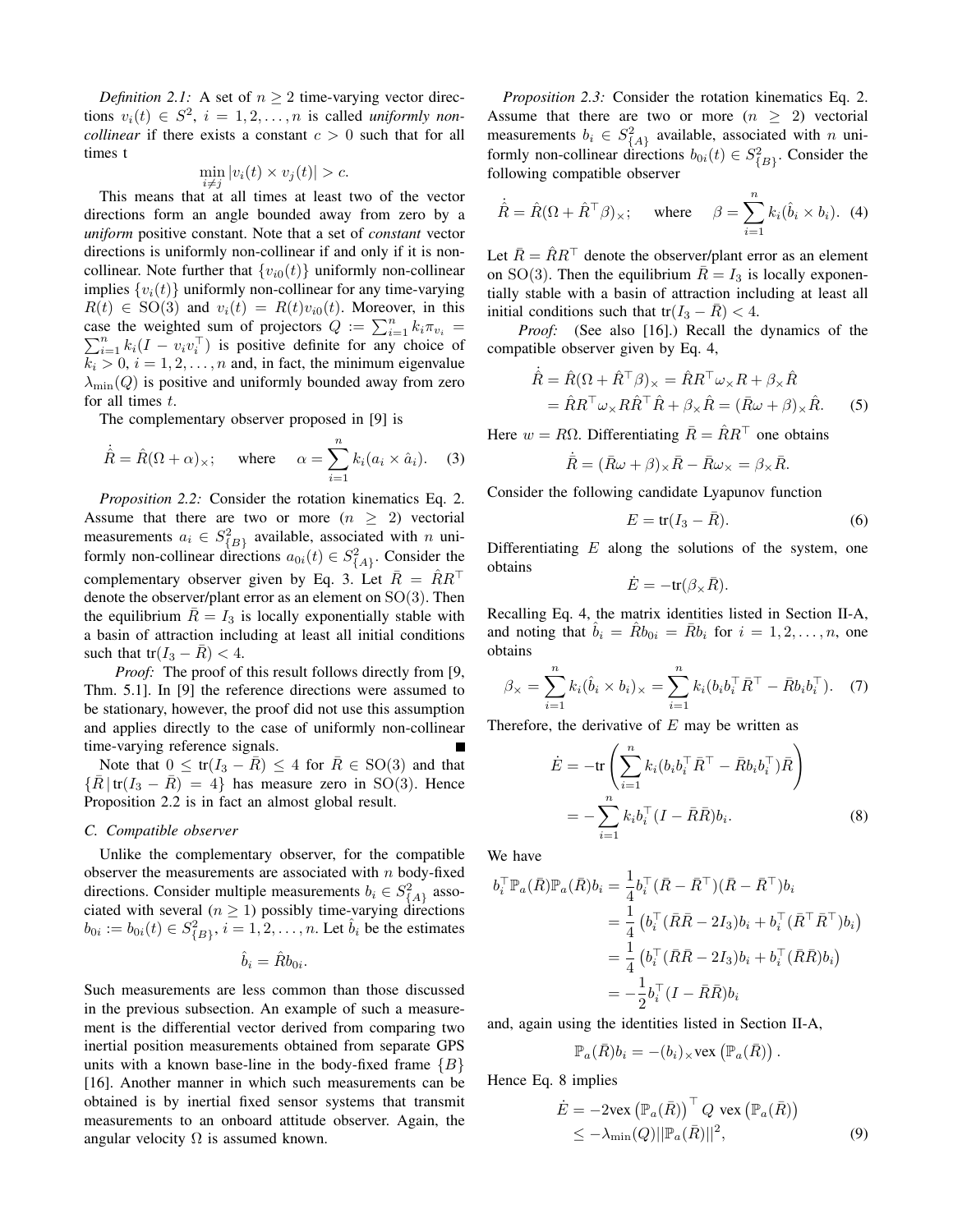where  $Q = \sum_{i=1}^{n} k_i(b_i)_{\times}^{\top} (b_i)_{\times} = \sum_{i=1}^{n} k_i(I_3 - b_i b_i^{\top}) =$  $\sum_{i=1}^{n} k_i \pi_{b_i}$ . Since we assume  $\{b_{0i}(t)\}\$  to be uniformly noncollinear and since  $b_i = Rb_{0i}$ , the eigenvalue  $\lambda_{\min}(Q)$  is uniformly bounded away from zero and the error converges such that  $||\mathbb{P}_a(R)|| \rightarrow 0$ . The condition  $||\mathbb{P}_a(R)|| = 0$ implies either  $\overline{R} = I_3$  or  $\overline{R} = U^{\top}$ diag $(1, -1, -1)U$  for some  $U \in SO(3)$ . The first case is an isolated minimum of the Lyapunov function and local exponential convergence follows. The second case corresponds to tr( $I-\overline{R}$ ) = 4 and is a maximum of the Lyapunov function. Since  $||\mathbb{P}_a(\overline{R})|| \neq 0$ implies  $E(t) < E(0)$  for  $t > 0$  this completes the proof.

# III. COMBINED OBSERVER (COMPATIBLE AND COMPLEMENTARY)

In this section we consider the situation where the available measurements are associated with  $n_1$  body-fixed reference directions ( $n_1 \geq 1$ ) and  $n_2$  inertial reference directions  $(n_2 \geq 1)$ . Let  $b_i$  be the estimates

$$
\hat{b}_i = \hat{R}b_{0i}, \ i = 1, 2, \dots, n_1,
$$

and let  $\hat{a}_j$  be the estimates

$$
\hat{a}_j = \hat{R}^\top a_{0j}, j = 1, 2, \dots, n_2.
$$

The following result provides a unified framework for the design of nonlinear observers for combinations of compatible and complementary measurements. Once again the angular velocity  $\Omega$  is assumed known.

*Theorem 3.1:* Consider the rotation kinematics Eq. 2. Assume that there are one or more  $(n_1 \geq 1)$  compatible measurements  $b_i$  and one or more  $(n_2 \geq 1)$  complementary measurements  $a_i$  available. Assume that at least one pair of directions out of  ${Rb_{0i}} \cup {a_{0j}}$  is uniformly non-collinear. Consider the following observer

$$
\dot{\hat{R}} = \hat{R}(\Omega + \hat{R}^\top \beta + \alpha)_{\times},\tag{10}
$$

where the innovation terms  $\alpha$  and  $\beta$  are given by Eqs. 3 and 4 respectively. Then the equilibrium  $R = I_3$  is locally exponentially stable with a basin of attraction including at least all initial conditions such that tr( $I_3 - R$ ) < 4.

*Proof:* Differentiating  $\overline{R} = \hat{R}R^{\top}$  yields

$$
\dot{\bar{R}} = \beta_{\times}\bar{R} + (\hat{R}\alpha)_{\times}\bar{R}.
$$

Recall the candidate Lyapunov function  $E = \text{tr}(I_3 - R)$ . Differentiating yields

$$
\dot{E} = -\text{tr}(\beta_{\times}\bar{R}) - \text{tr}((\hat{R}\alpha)_{\times}\bar{R})
$$
  
\n
$$
= -\text{tr}(\beta_{\times}\bar{R}) - \text{tr}(\hat{R}\alpha_{\times}R^{\top})
$$
  
\n
$$
= -\text{tr}(\beta_{\times}\bar{R}) - \text{tr}(\alpha_{\times}\tilde{R}^{\top})
$$
  
\n
$$
= -\text{tr}(\beta_{\times}\bar{R}) + \text{tr}(\alpha_{\times}\tilde{R}),
$$

where  $\tilde{R} = \hat{R}^\top R$ . Analogously to the computation provided in the previous section, the derivative of  $E$  can be expressed as follows:

$$
\dot{E} = -2\text{vex} \mathbb{P}_a(\bar{R})^\top Q_0 \text{vex} \mathbb{P}_a(\bar{R}),
$$

where  $Q_0 = \sum_{i=1}^{n_1} k_i \pi_{b_i} + \sum_{j=1}^{n_2} k_j \pi_{a_{0j}}$ . Using the fact that there are at least two uniformly non-collinear directions, it follows that

$$
\dot{E} \le -\lambda_{\min}(Q_0) ||\mathbb{P}_a(\bar{R})||^2.
$$

The statement now follows as in the proof of Proposition 2.3.

# IV. ATTITUDE OBSERVER USING A SINGLE MEASUREMENT

In this section we consider the situation when only a single direction is measured ( $n = n_1 + n_2 = 1$ ). This situation is significantly more complicated than the previous section. In particular, the stability proofs in the previous section relied on the positive definiteness of

$$
Q_0 = \sum_{i=1}^{n_1} k_i \pi_{b_i} + \sum_{j=1}^{n_2} k_j \pi_{a_{0j}},
$$

where each  $\pi_{\star}$  is a rank 2 semi-definite projection matrix. Generically, for two or more directions, either inertial or body-fixed, the resulting  $Q_0$  is positive definite and exponential stability results. In the case of a single measurement, this is clearly no longer the case. In fact, a single vector measurement is the only case where it is possible that the system is unobservable, since two or more non-collinear measurements provide four degrees of measurement over a state-space of dimension three  $(SO(3))$ . In the case where a single measurement is made in the body-fixed frame *of a constant reference direction in the inertial frame*, the system is indeed unobservable [9]. However, in other cases the system is observable, at least as long as there is a persistence of excitation in the system variables. The earlier proofs of stability clearly do not apply in this case and it is necessary to use a more sophisticated argument.

Let b (resp.  $a$ ) be a measured direction in the inertial frame (resp. in the body-fixed frame) associated with a known reference direction  $b_0(t) \in {B}$  (resp.  $a_0(t) \in {A}$ ) that may be time-varying. One has  $b = Rb_0$  (resp.  $a = R<sup>T</sup>a_0$ ). Consider the estimate  $\hat{b} = \hat{R}b_0$  (resp.  $\hat{a} = \hat{R}^{\top}a_0$ ). Assume that

$$
\dot{b}_0 = \Lambda_\times^b b_0 \text{ and } \dot{a}_0 = \Lambda_\times^a a_0,\tag{11}
$$

where  $\Lambda^b$  (resp.  $\Lambda^a$ ) represents the orientation velocity of  $b_0$ (resp.  $a_0$ ) with respect to the body-fixed frame (resp. inertial frame). As always in this paper the angular velocity  $\Omega$  is assumed known.

*Theorem 4.1:* Consider the rotation kinematics Eq. 2 along with the observer given by Eq. 3. Let  $b$  be a measured direction in the inertial frame associated with a known direction in the body-fixed frame  $b_0$  such that  $\dot{b}_0 = \Lambda^b_{\times} b_0$ . Assume that the orientation velocities  $\Omega$  and  $\Lambda^b$  are bounded continuous signals. If  $\overline{\Omega} = \Omega + \Lambda^b$  is persistently exciting<sup>1</sup> then the error  $\overline{R}$  is locally asymptotically stable around the equilibrium  $I_3$ , with a basin of attraction containing at least all initial conditions such that tr( $I_3 - R$ ) < 4.

<sup>1</sup>We call  $\overline{\Omega}$  *persistently exciting* if there exist T,  $\mu > 0$  such that  $|\int_{t}^{t+T} \bar{\Omega}_{\times} b_0 \, \mathrm{d}t| \geq \mu$  for all t.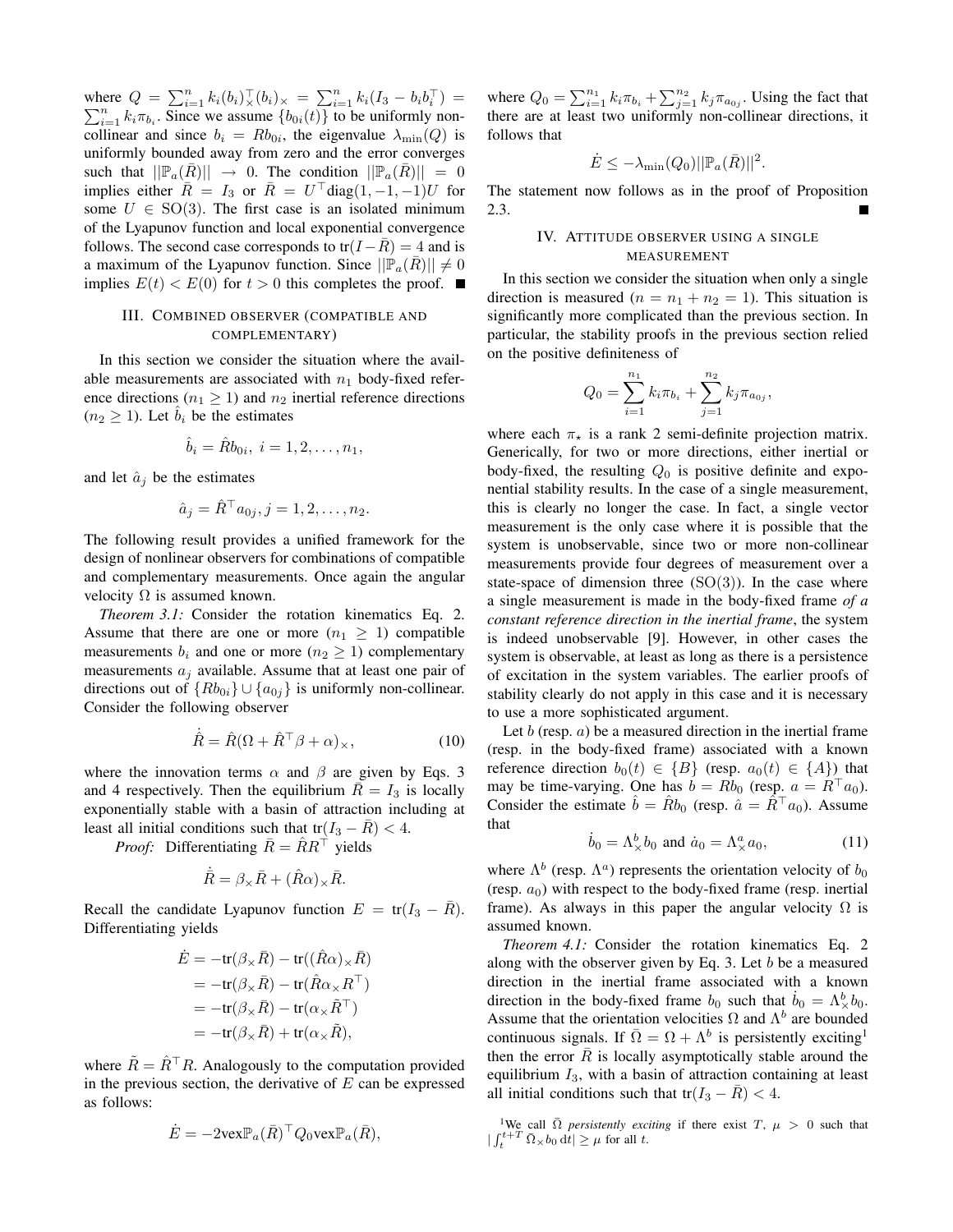*Proof:* Recall the dynamics of the compatible observer in the case where  $n = n_1 = 1$ ,

$$
\dot{\hat{R}} = \hat{R}(\Omega + \hat{R}^\top \beta)_{\times}; \quad \text{ where } \quad \beta = k(\hat{b} \times b).
$$

Consider the following candidate Lyapunov function

$$
E = \text{tr}(I_3 - \bar{R}).
$$

As in the proof of Proposition 2.3 it follows

$$
\dot{E} = -k(1 - b^{\top} \bar{R}^2 b) = -k(1 - b_0^{\top} \tilde{R}^2 b_0) \le 0.
$$

Since  $\dot{E}$  is negative semi-definite, the candidate Lyapunov function is bounded with  $0 \le E(t) \le E(0)$  for  $t \ge 0$ . Additionally,  $\ddot{E}$  is bounded<sup>2</sup> and hence  $\dot{E}$  is uniformly continuous. An application of Barbalat's lemma yields  $b^{\dagger} \bar{R}^2 b \rightarrow 1$ . This implies that  $Rb = b$  since the alternative possibility,  $\bar{R}b = -b$ , is excluded by the constraint tr $(I_3 - \bar{R}) < 4$ on the initial condition and the fact that  $E(t) \leq E(0)$ . Consequently,  $\hat{b}$  converges asymptotically to  $b$ .

It remains to show that  $\overline{R}$  converges to  $I_3$ . Starting with the fact that  $\hat{b} \rightarrow b$ , one sees that

$$
\tilde{R}b_0 - b_0 \to 0.
$$

Differentiating this equation and recalling the fact that  $\Omega$ and  $\Lambda$  are uniformly continuous and bounded signals, we get (again using Barbalat's lemma)

$$
-(\Omega - \tilde{R}\Omega)_{\times}b_0 + \tilde{R}\Lambda^b_{\times}b_0 - \Lambda^b_{\times}b_0 \to 0.
$$

Given that  $\tilde{R}\Lambda_{\times}^{b}b_{0} = (\tilde{R}\Lambda^{b})_{\times}\tilde{R}b_{0} \to (\tilde{R}\Lambda^{b})_{\times}b_{0}$ , the above expression may be rewritten as follows:

$$
-(\bar{\Omega}-\tilde{R}\bar{\Omega})_{\times}b_0\to 0.
$$

Consequently, in the limit  $\tilde{R}$  is a solution to the equation

$$
\tilde{R}\bar{\Omega}=\bar{\Omega}.
$$

This implies that the vector  $\Omega$  is an eigenvector associated with the eigenvalue  $\lambda = 1$  of the rotation matrix R. Given that  $b_0$  is another eigenvector associated with the eigenvalue  $\lambda = 1$ , and that the eigenvalues of an orthogonal matrix are of the form<sup>3</sup>

$$
eig(\tilde{R}) = (1, \cos(\theta) + i\sin(\theta), \cos(\theta) - i\sin(\theta)),
$$

it follows that, as long as  $\overline{\Omega}$  is persistently exciting,  $\tilde{R}$ converges to  $I_3$ .

The second case concerns the situation where the measurement is made in the body-fixed frame. In this case, if the associated inertial reference direction is constant then the system is unobservable and the best convergence for the error dynamics that can be obtained is to the set

$$
\mathcal{S}_{b_0}=\{\tilde{R}\,|\,\tilde{R}b_0=b_0\}
$$

[9, Cor. 5.2]. The following result shows that this is a special case. In particular, if the inertial reference direction is

itself time-varying and persistently exciting then one recovers almost-global stability of the observer error system.

*Theorem 4.2:* Consider the rotation kinematics Eq. 2 along with the observer given by Eq. 4. Let  $a$  be a measured direction in the body-fixed frame associated with a known direction in the inertial frame  $a_0$  such that  $\dot{a}_0 = \Lambda^a_{\times} a_0$ . Assume that the orientation velocities  $\Omega$  and  $\Lambda^a$  are bounded continuous signals. If  $\Lambda^a$  is persistently exciting<sup>4</sup> then the error  $\overline{R}$  is locally asymptotically stable around the equilibrium  $I_3$ , with a basin of attraction including at least all initial conditions such that tr( $I_3 - \bar{R}$ ) < 4.

*Proof:* The proof of this theorem is analogous to the previous one. First, recall the dynamics of the complementary observer in the case where  $n = n_2 = 1$ ,

$$
\dot{\hat{R}} = \hat{R}(\Omega + \alpha)_{\times}; \quad \text{where} \quad \alpha = k(a \times \hat{a}).
$$

Consider the following candidate Lyapunov function

$$
E = \text{tr}(I_3 - \bar{R}).
$$

It is straightforward to verify that:

$$
\dot{E} = -k(1 - a^{\top} \tilde{R}^2 a) = -k(1 - a_0^{\top} \bar{R}^2 a_0) \le 0.
$$

Given that  $E$  and  $\ddot{E}$  are bounded, Barbalat's lemma ensures that  $a^{\top} \tilde{R}^2 a$  (or, equivalently,  $a_0^{\top} \bar{R} a_0$ ) converges asymptotically to 1.

This implies that  $Ra = a$  since the alternative possibility,  $Ra = -a$ , is excluded by the constraint tr( $I_3 - R$ ) < 4 on the initial condition and the fact that  $E(t) \leq E(0)$ . Consequently,  $\hat{a}$  converges asymptotically to  $a$ .

It remains to show that  $\tilde{R}$  converges to  $I_3$ . Since  $a \to \hat{a}$ , one obtains

$$
\bar{R}a_0 - a_0 \to 0.
$$

Differentiating this equation and recalling the fact that  $\Lambda^a$  is a uniformly continuous and bounded signal, we obtain (again using Barbalat's lemma)

$$
\bar{R}\Lambda_{\times}^a a_0 - \Lambda_{\times}^a a_0 \to 0.
$$

Given that  $\bar{R}\Lambda^a_{\times}a_0 = (\bar{R}\Lambda^a)_{\times}\bar{R}a_0 \to (\tilde{R}\Lambda^a)_{\times}a_0$ , the above expression may be rewritten as follows

$$
-(\Lambda^a - \bar{R}\Lambda^a)_{\times} a_0 \to 0.
$$

Consequently, in the limit  $\overline{R}$  is a solution to the equation

$$
\bar{R}\Lambda ^a=\Lambda ^a.
$$

This implies that the vector  $\Lambda^a$  is an eigenvector associated with the eigenvalue  $\lambda = 1$ . As long as the persistence of excitation condition on is satisfied by  $\Lambda^a$ , it follows that  $\bar{R}$ converges to  $I_3$ . П

<sup>&</sup>lt;sup>2</sup>Using the fact that the orientation velocities  $\Omega$  and  $\Lambda^b$  are bounded continuous signals, it is straightforward to show that  $\ddot{E}$  is bounded.

 $3\theta$  is the angle from the angle-axis representation.

<sup>&</sup>lt;sup>4</sup>We call  $\Lambda_a$  *persistently exciting* if there exist T,  $\mu > 0$  such that  $\left| \int_{t}^{t+T} \Lambda_{\times}^{a} a_0 dt \right| \geq \mu$  for all t.